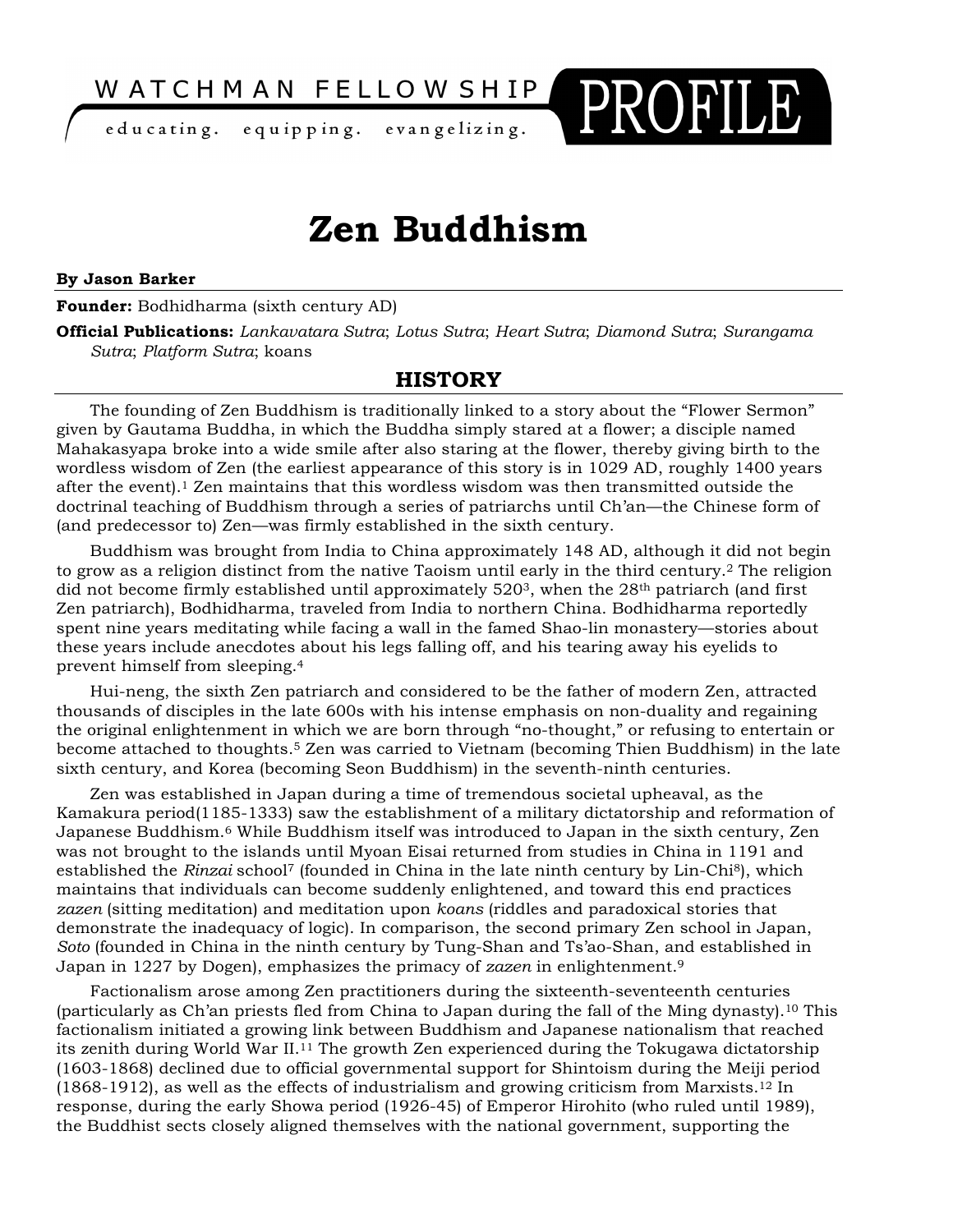# WATCHMAN FELLOWSHIP PROFILE

educating. equipping. evangelizing.

## THE BEST RESOURCE COLLECTION ON CULTS AND RELIGIONS



The *[Watchman Fellowship Profile](http://www.watchman.org/store/resources-catalog/books12626/watchman-fellowships-profile-notebook/)  [Notebook](http://www.watchman.org/store/resources-catalog/books12626/watchman-fellowships-profile-notebook/)* provides you with an extensive personal library of information about cults, new and alternative religions, world religions, and religious leaders. You will have at your fingertips over twenty years of research to answer your questions, strengthen your faith, and improve your witness to others.

- Over 100 Profiles
- Over 400 pages of information
- The history and primary teachings of each group
- A Christian response to deepen your faith and enhance your outreach



### [Click here to order your copy of the watchman fellowship profile notebook](http://www.watchman.org/store/resources-catalog/books12626/watchman-fellowships-profile-notebook/)



Be sure to also order your **free subscription** [to the Watchman Fellowship Profile.](http://www.watchman.org/free-newsletter/) Several times each year you will receive a new, four-page Profile that you can add to your Profile Notebook, as well as the latest news from Watchman Fellowship. [Click here to order your](http://www.watchman.org/free-newsletter/) **free subscription**!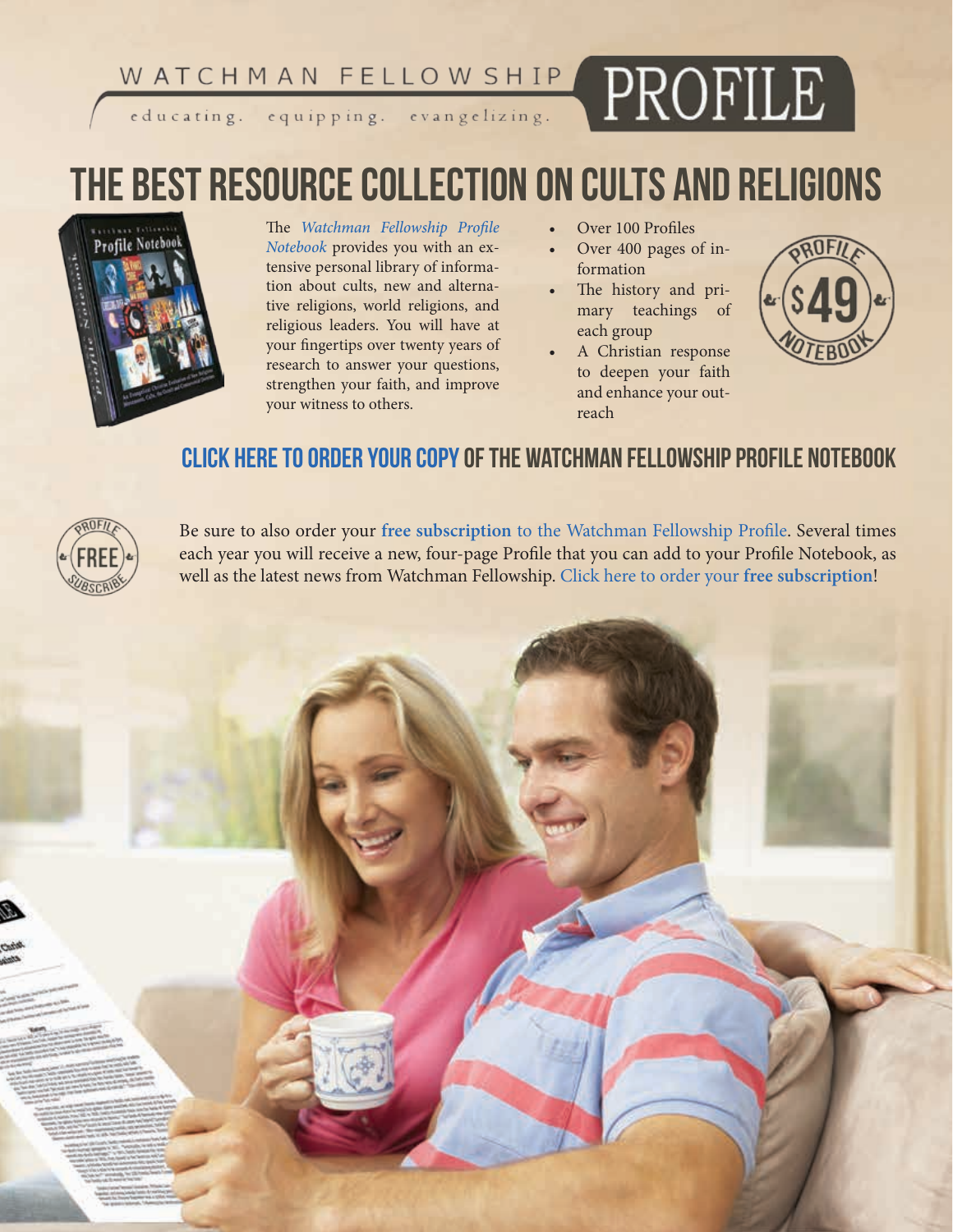emperor and the war effort in exchange for enhanced status and patronage.13 The alignment was so explicit that the Zen concept of "no-thought" was used as a rationale for the willingness of Japanese soldiers to sacrifice themselves in battle.14

Zen Buddhism has experienced a significant decline in post-war Japan, with the religion largely being relegated to funerary services, cultural rituals and tourism (although some experts are optimistic about its revival).15 The West, in contrast—and particularly North America—has been a fertile ground for Zen. D.T. Suzuki predicted in 1909 that many Americans would abandon Christianity for Buddhism if they saw something to be gained through the conversion<sup>16—this</sup> prediction has proved prescient, as there are now over three million Buddhists in the United States.17 The significance of Zen can be seen in the presence of over 400 Zen centers throughout the country; furthermore, almost all of these centers have opened since 1965.18

Scholars frequently observe two general categories of Buddhism—both Zen and others—in North America: "Asian American" or "immigrant" Buddhism, and "convert American" Buddhism. The "Asian American" Buddhist prioritizes the ethnic and/or national identity reaffirmed within the Buddhist community, whereas the "American convert" Buddhist prioritizes the search for personal fulfillment.19

Also, while Buddhism is primarily an immigrant religion in North America, "American convert" Buddhists are overwhelmingly white, well-educated and middle class.20

### **DOCTRINE AND PRACTICE**

**Mahayana Buddhism:** Zen is a school within Mahayana, or "Great Vehicle" Buddhism. Most Buddhists are Mahayana Buddhists; the more traditional Theravada, "Teaching of the Elders" Buddhism is largely limited to Southeast Asia. With all Buddhists—both Mahayana and Theravada—Zen adheres to the Four Noble Truths (suffering exists; suffering arises from attachment to desires; suffering ceases when one is no longer attached to desires; and freedom from suffering comes through following the Eightfold Path) and the Eightfold Path (right understanding; right intention; right speech; right action; right livelihood; right effort; right mindfulness; and right meditation).

**Nothingness:** The foundational concept of Zen Buddhism is *sunyata*, meaning "emptiness" or "nothingness." The concept is memorably expressed in a famous axiom from the *Heart Sutra*, "Form is emptiness; emptiness is form; form is not other than emptiness; emptiness is not other than form." This emptiness or nothingness is not a "nothing" that is set up in opposition to "reality" or "existence," but instead means that everything we experience does not have any kind of independent or self-supporting existence; all things are of the single, absolute nature (*shinnyo*, or "suchness" (or, as D.T. Suzuki puts it, "as-it-is-ness"21), and therefore are inextricably interrelated.

If emptiness or nothingness is true reality, why then do independent things seem to exist? Russell H. Bowers, Jr., explains the Buddhist understanding like this:

All the things-which-are-at-heart-truly-nothingness come into existence through pratìtyasamutpàda or codependent origination. Pratîtya-samutpàda is symbolized in Buddhist art as a twelve-spoked wheel conveying the idea that 'because of this, that becomes; because of that, something else becomes.' Reality is thus 'a boundless web of interrelations whose momentary nodes make up the 'things' of experience. It is pure relation without substance.<sup>22</sup>

All things arise because we (for lack of a better term) think them into existence. As Seung San explains, "You make your world. You make your time and space. You also make the cause and effect that controls your life. All these things come from our minds."23

**No-Thought:** In Zen, the key to overcoming the problem of codependent origination is "nothought" which, as we saw above, means refusing to entertain or become attached to our thoughts as they arise. This does not mean that all thinking ceases; instead, it means the mind does not have "any gaining idea."24 In other words, a mind that is freed from attachment to thoughts—that attains "no-thought"—realizes what Shunyru Suzuki calls the "original mind," which "includes everything within itself. It is always rich and sufficient within itself."25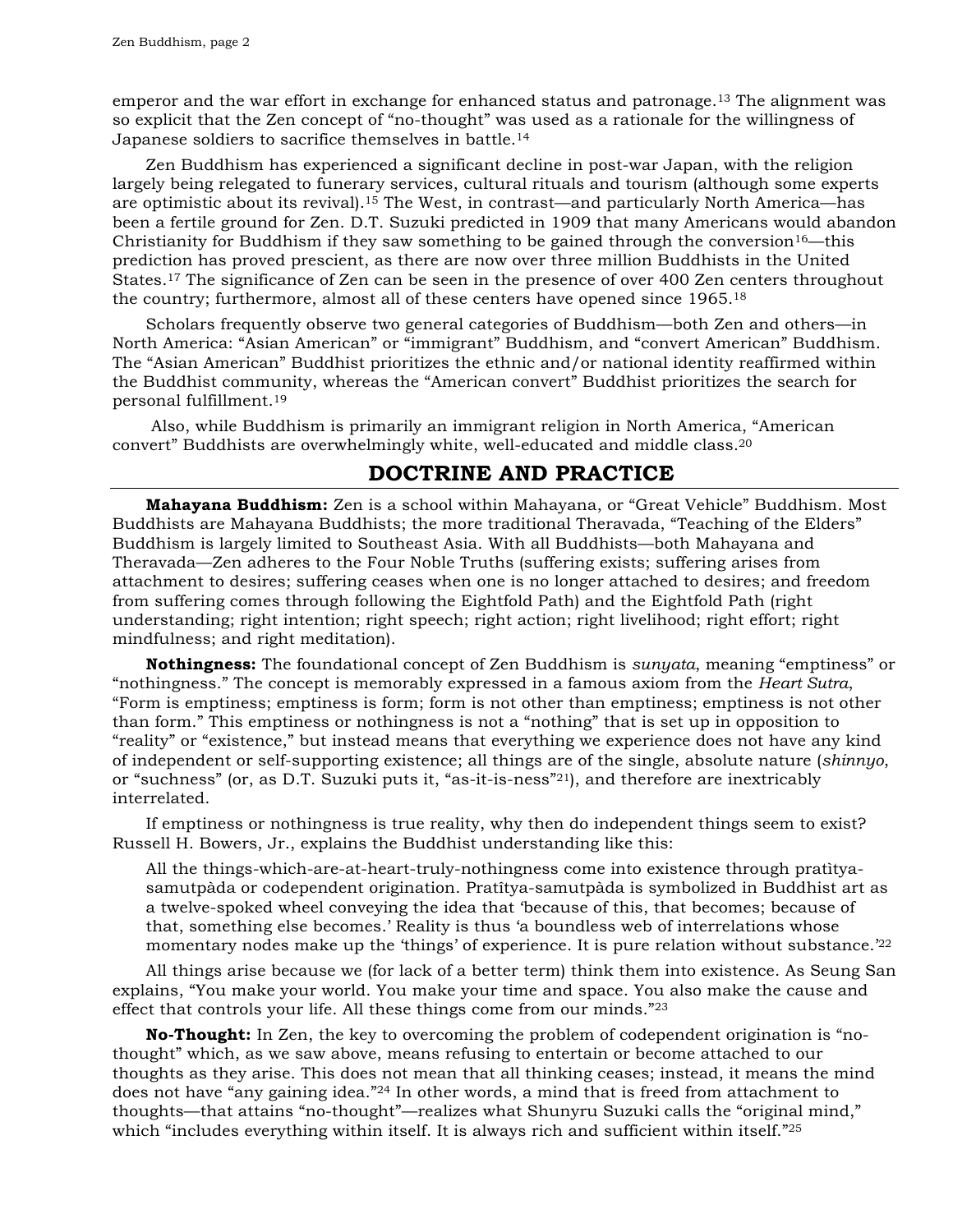**God and Creation:** No-thought transcends the false concepts of duality. Shunryu Suzuki says,

When everything exists within your big mind (i.e., a mind that is untroubled by dualistic thoughts) all dualistic relationships drop away. There is no distinction between heaven and earth, man and woman, teacher and disciple…In your big mind, everything has the same value. Everything is Buddha himself.26

Because everything is Buddha himself, there is no Creator God, nor any creation to be made or sustained by Him. As Robert Aitken puts it, "All things are indeed the Tathagata (i.e., the Buddha—Alan Watts says the term frequently describes reality itself $27$ ," and thus "all beings by nature are gods. Lofty indeed!"28 We must therefore realize that we ourselves are "God;" in fact, problems exist in the world because "we forget the fundamental source of our creating,"29 namely, that we ourselves create all things through attachment to dualistic thought. The Kyoto school of Zen, which uses Western philosophy and religion to re-express Eastern concepts, explicitly teaches that Christians must mature to the point where they no longer see the need for a personal God.30

**Evil and Sin:** Among the dualistic constructs Zen rejects are the conceptions of good and evil. Shunryu Suzuki clearly states the Zen ethical position when he says, "Good and bad are only in your mind. So we should not say, 'This is good,' or 'This is bad'…If you think, 'This is bad,' it will create some confusion for you. So in the realm of pure religion there is no confusion of time and space, or good or bad."31

**Zazen:** *Zazen*, or sitting meditation, is the central practice of Zen. Robert Aitken calls *zazen* "the heart of Zen training," explaining, "This unity of ends and means, effect and cause, is the *tao*  (way) of the Buddha, the practice of realization."32 Shunryu Suzuki sums up, "Your zazen is sitting Buddha, or Buddha's zazen, which is realization itself. It is enlightenment itself. It becomes the unsurpassable wisdom…itself. Have this kind of faith."33

In *zazen* the practitioner sits in a lotus position, with legs crossed and hands arranged upon each other. The position is not merely intended to enhance the person's concentration, but to open his or her concentrated self.34 The practitioner also focuses on his or her breathing, initially counting breaths as a way of settling the mind,  $35$  but ultimately to breathe into and out from the "infinite openness" in "a kind of infinite exchange between the internal and the external."36

Shunryu Suzuki, in delineating the four stages of Zen practice, says the highest stage involves forgetting all physical and mental sensations, forgetting about oneself and the fact that one is meditating;37 in this state the body expresses "just-as-it-is-ness" through *zazen*.38

**Koans:** While *zazen* in Soto Zen typically refers almost exclusively to sitting meditation alone, Zen practice in Rinzai also includes meditating upon *koans*. As stated above, *koans* are riddles and paradoxical stories that demonstrate the inadequacy of logic; as one wrestles with an unanswerable question, he or she experiences the futility of rational, logical thinking. One of the most famous examples—attributed to the seventeenth century master Hakuin Ekaku—ends with the question, "What is the sound of one hand (clapping)?"

In Rinzai the practitioner receives a *koan* from the master, meditates upon the *koan*, then returns for a meeting in which his or her understanding of the *koan* is tested; the master determines if the practitioner has been carried beyond the entanglement of words and logic into the true experience of thoughtless silence.39 *Koans* are used complementarily with *zazen*: the practitioner moves back-and-forth between the silent, individual practice of *zazen* and the active engagement with the master using *koans* in order to overcome the discriminating mind.

### **BIBLICAL RESPONSE**

**God is Personal:** God is alive (Deut. 5:26)—in fact, He is entirely self-existing and selfsufficient (John 5:26). While He is far beyond our comprehension (Rom. 11:33-34), God nonetheless enables us to know Him (1 Cor. 2:11, Deut. 29:29), and therefore know He is intelligent (Rom. 11:33), engaging in activity that accomplishes His will (Ps. 135:5-7, cf. Eph. 1:11, 3:11). God is also distinct from His creation: He is the Creator, (Neh. 9:6) making both the spiritual (Ps. 148:2, 5) and physical (Gen. 1, Isa. 45:18) worlds.